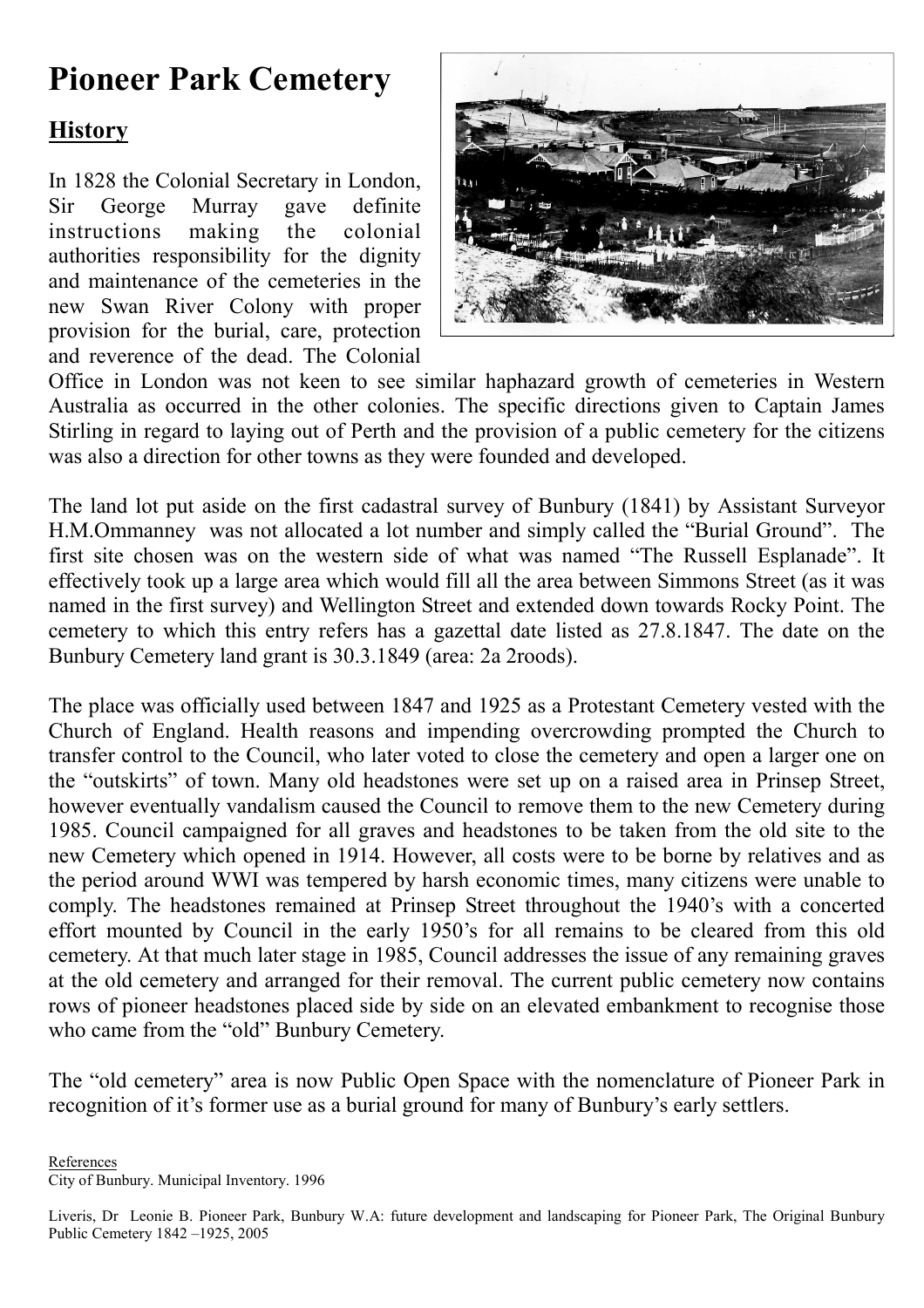### About this Inventory

This is the first time a consolidated list of burials for Pioneer Cemetery has been produced. This inventory has been produced painstakingly cross- referencing several incomplete lists of names of people believed to be buried within Pioneer Park.



Many names were verified

using the headstones removed from Pioneer Park and relocated to the Bunbury Cemetery. Note is made of one headstone which is nameless and four others marked only with initials.

Research revealed variation at times in the spelling of the names and these have been noted. Where dates of burial and age are matching and the variation in spelling merely phonetic a see reference has been included.

Names listed in the main alphabetical index have been cross-referenced against two or more records. Other names have been flagged as possible burials as the deceased were recorded as having died in Bunbury during the timeframe that the cemetery was active. These are listed in a separate alphabetical sequence following the main index.

These records may be incomplete. If you feel you have further information about ancestors or loved ones and wish to provide documents that can help complete this record please contact the Bunbury Public Library.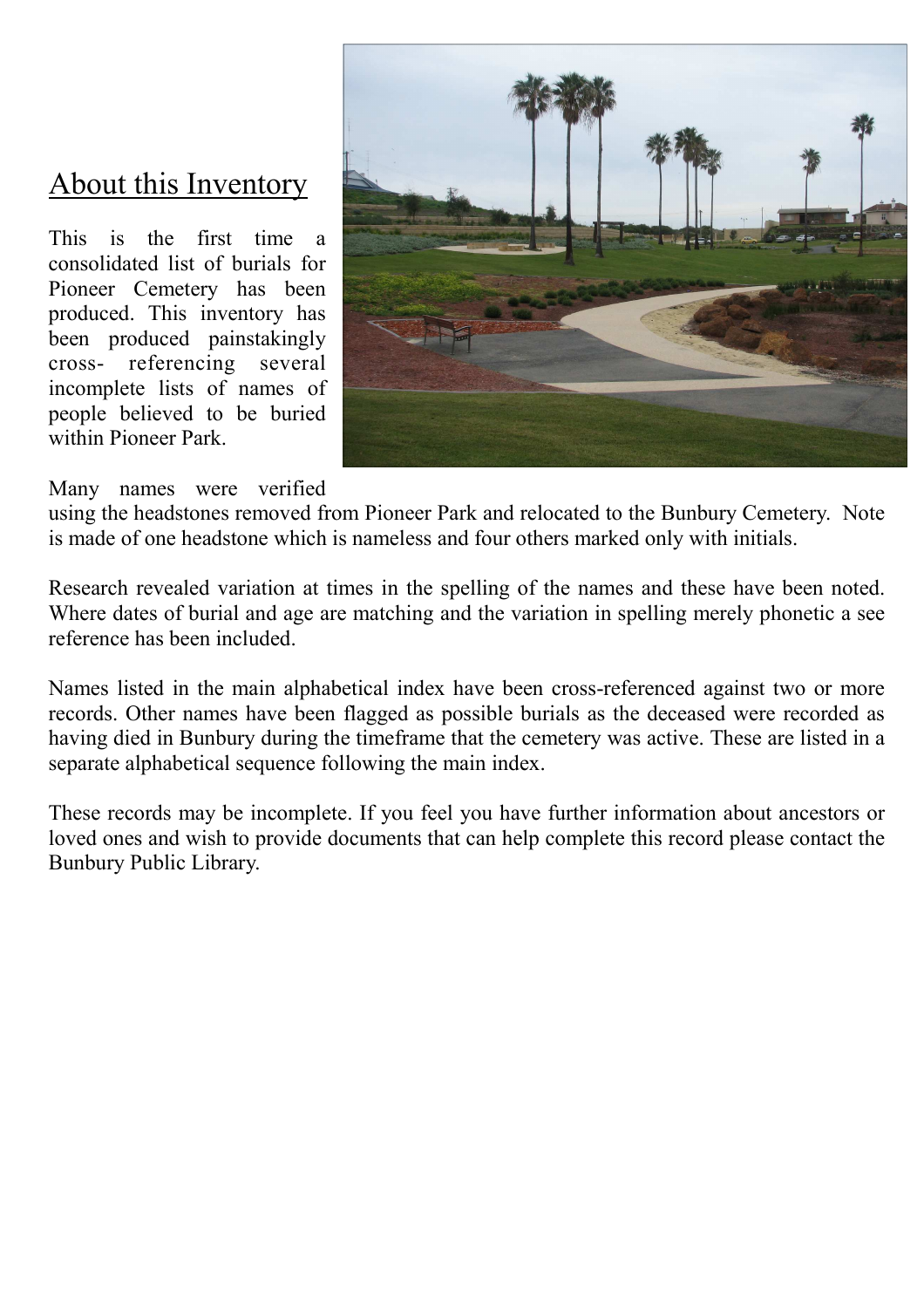## Inventory of People buried at Pioneer Park 1842 –1925

| <u>Name</u>                    | <b>Date of Death</b>        | Age at death |
|--------------------------------|-----------------------------|--------------|
| Abrahamson, Capt. John George  | April 5 <sup>th</sup> 1919  | 70           |
| Abrahamson, Mary Anne          | Sept 30 <sup>th</sup> 1912  | 63           |
| Ackland, Katie                 | April 13 <sup>th</sup> 1913 | 13           |
| Alting, Agnes May              | April $27^{\text{th}}$ 1904 | 30           |
| Alting, Constance May          | Dec $7th 1907$              | 3            |
| Amethyst, Winifred Mary        | Feb $9^{th}$ 1912           | $\mathbf{1}$ |
| Anderson, Alexandrina          | Jan $22^{nd}$ 1906          | 66           |
| Armstrong, William             | March $4th$ 1904            | 44           |
| Arviddson, Jane Marie          | April $7th 1896$            | 25           |
| Ashford, Thomas                | Oct 27 <sup>th</sup> 1878   | 61           |
| *Averey, Frank A               | March $12^{th}$ 1910        | 27           |
| Benckendorff, Frederick Oscar  | Feb 25th 1913               | 44           |
| Bishop, John                   | June $27^{th}$ 1882         | 23           |
| Bishop, John (Snr)             | June 12 <sup>th</sup> 1897  | 67           |
| Bishop, Mary                   | Sept 16 <sup>th</sup> 1911  | 75           |
| Bishop, William                | June $5th 1882$             | 10           |
| <b>Black, Frances Margaret</b> |                             |              |
| Blythe, Joseph                 | Aug $20^{th}$ 1919          | 69           |
| Brockman, Flora Augusta Mira   |                             |              |
| Cain, Richard                  | April 28 <sup>th</sup> 1885 | 53           |
| Cairns, Robert                 | April 11 <sup>th</sup> 1899 | 37           |
| Cam, Thomas                    | Mar 25 <sup>th</sup> 1901   | 33           |
| Capron, C.R. Sinclair          |                             |              |
| Catharine, Elinor Maude        | April 18 <sup>th</sup> 1915 |              |
| Chapman, Charles               | Dec 18th 1900               | 22           |
| Chapman, John                  | Apr $13^{th}$ 1913          | 13           |
| *Chandele, George              | Nov $8^{th}$ 1910           | 69           |
| Christie, Anne                 | Sept 10 <sup>th</sup> 1906  | 78           |
| Clifton, Annette               | Oct 29 <sup>th</sup> 1871   |              |
| Clifton, William Pearce        | May 1 <sup>st</sup> 1885    | 69           |
| *Cockle, James                 | Feb $28^{th}$ 1913          | 67           |
| Coplestone, Ellen              | Nov 25 <sup>th</sup> 1909   | 51           |
| Crampton, Anne                 | Oct $3^{\text{rd}}$ 1867    | 68           |
| Crampton, William              | Dec 16 <sup>th</sup> 1872   | 76           |
| Cundle, Margaret               | Jan $8^{th}$ 1892           | 70           |
| Cunningham, Henry              | April 27 <sup>th</sup> 1906 | 33           |
| *Cutmann, Bernhard             | Feb 1st 1911                | 2            |

\* Indicates discrepancies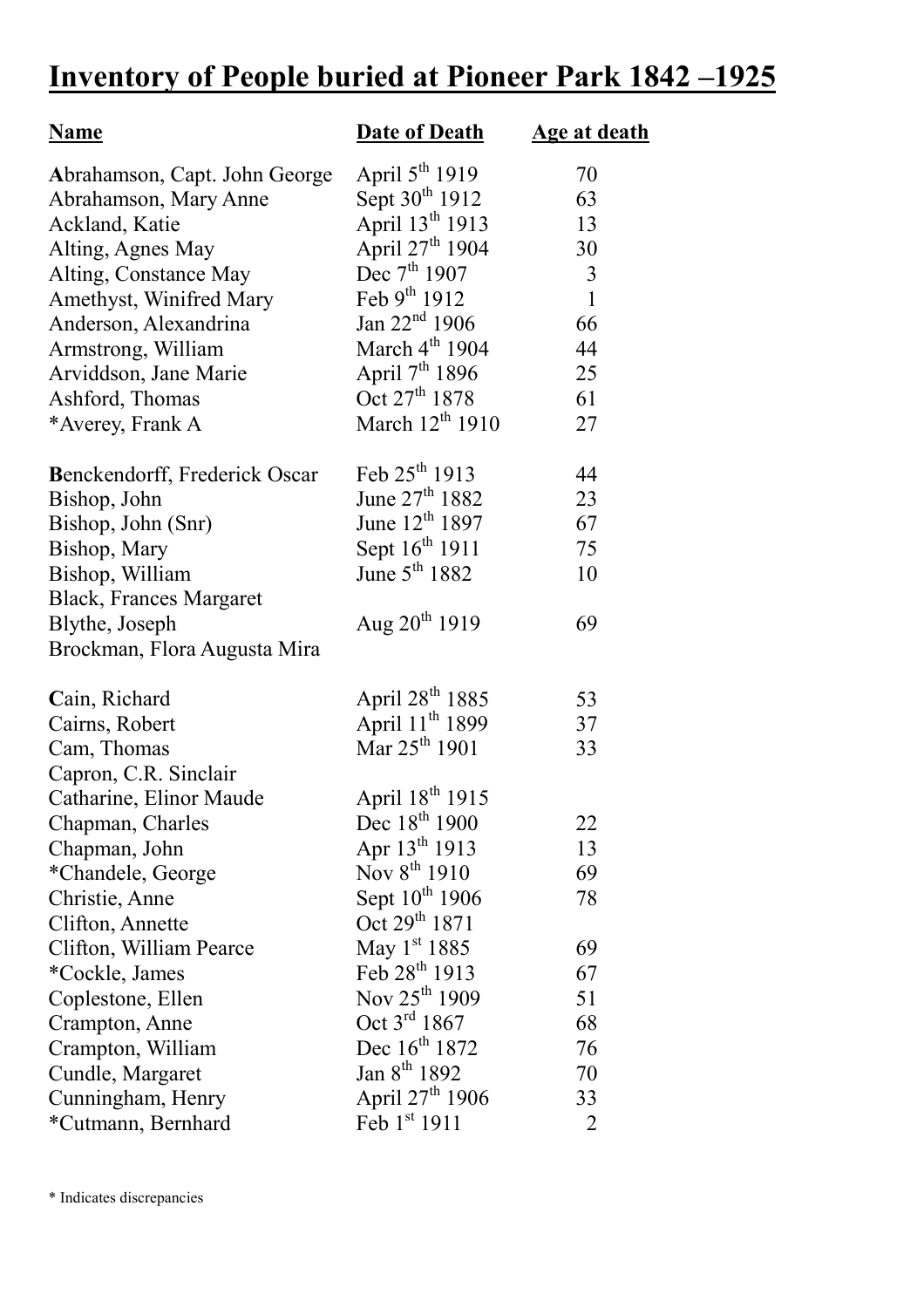| <b>Name</b>                                                 | <b>Date of Death</b>        | <b>Age at Death</b> |
|-------------------------------------------------------------|-----------------------------|---------------------|
| Dale, John E                                                | Feb 20 <sup>th</sup> 1900   | 32                  |
| Davis, James                                                | Aug $6^{th}$ 1900           | 37                  |
| Delaporte, John                                             | Oct $23^{\text{rd}}$ 1854   | 32                  |
| Dickenson, Richard                                          | May 22 <sup>nd</sup> 1910   |                     |
| Dixon-Brown, Dixon Lofthouse                                | Oct 9 <sup>th</sup> 1898    | 38                  |
| Docton, John                                                | Feb $6^{th}$ 1901           | 6                   |
| Docton, William Henry                                       | April 13 <sup>th</sup> 1908 | 62                  |
| Docton, William Jr                                          | Dec $27^{\text{th}}$ 1897   | 2 mths              |
| Duncan, George O                                            | Feb 13th 1907               | 45                  |
| Eccelstone, William                                         | April 14th 1875             | 86                  |
| Edwards, Henry                                              | June 23rd 1914              | 45                  |
| Edwards, Frederic James Puidulles Aug 26 <sup>th</sup> 1912 |                             | 45                  |
| Eedle, Ann                                                  | Dec 14 <sup>th</sup> 1877   | 65                  |
| Eedle, David                                                | Nov 20 <sup>th</sup> 1894   | 80                  |
| Eedle, Emily                                                | Dec $9^{th}$ 1887           | 47                  |
| Fabricus, Jacob                                             | July 23rd 1909              | 53                  |
| Fisher, Alexander                                           | Jan $25^{th}$ 1914          | 28                  |
| Floyd, George William                                       | Sept 1 <sup>st</sup> 1896   | 63                  |
| Fordyce, John                                               | June $30^{th}$ 1910         | 72                  |
| Forrest, Esther                                             | Jul $29^{th}$ 1909          |                     |
| Frances, Emma Lucille                                       | July 24 <sup>th</sup> 1876  | 39                  |
| Frances, Herbert                                            | Oct 22 <sup>nd</sup> 1873   |                     |
| Gam, Thomas                                                 | March $25th 1901$           |                     |
| Gray, George                                                | Sept 18 <sup>th</sup> 1901  | 69                  |
| Grimm, Henry                                                | Jan $8^{th}$ 1914           | 59                  |
| Gutmann, Bernard Carson                                     | Feb 1911                    | $\overline{2}$      |
| Harrington, Daniel                                          | July 8 <sup>th</sup> 1927   | 89                  |
| Harrington Mary Ann                                         | June 4 <sup>th</sup> 1911   | 69                  |
| Harrington, Thomas Henry                                    | June $2nd 1898$             | 24                  |
| Harvey, Mary                                                | Aug $15^{th}$ 1904          | 29                  |
| *Hayes, Comfort                                             | Dec $29^{th}$ 1895          | 73                  |
| *Hayes, James                                               | March $14th 1873$           | 47                  |
| Hill, Vic                                                   | June 21 <sup>st</sup> 1900  | $\mathbf{1}$        |
| Holm, Christian                                             | Feb $26^{th}$ 1894          | 29                  |
| Hooker, Joseph                                              | Dec 12 <sup>th</sup> 1894   | 23                  |
| Hornsby, Sarah                                              | Nov $25^{th}$ 1913          | 57                  |
| Hunt, James                                                 | May 23rd 1898               | 22                  |
| Hunter, Richard                                             | July 21 <sup>st</sup> 1899  | 28                  |
| Hurst, Basil                                                | May $2^{nd}$ 1901           | 73                  |
| Hurst, Maria                                                | Oct 17 <sup>th</sup> 1903   | 72                  |
|                                                             |                             |                     |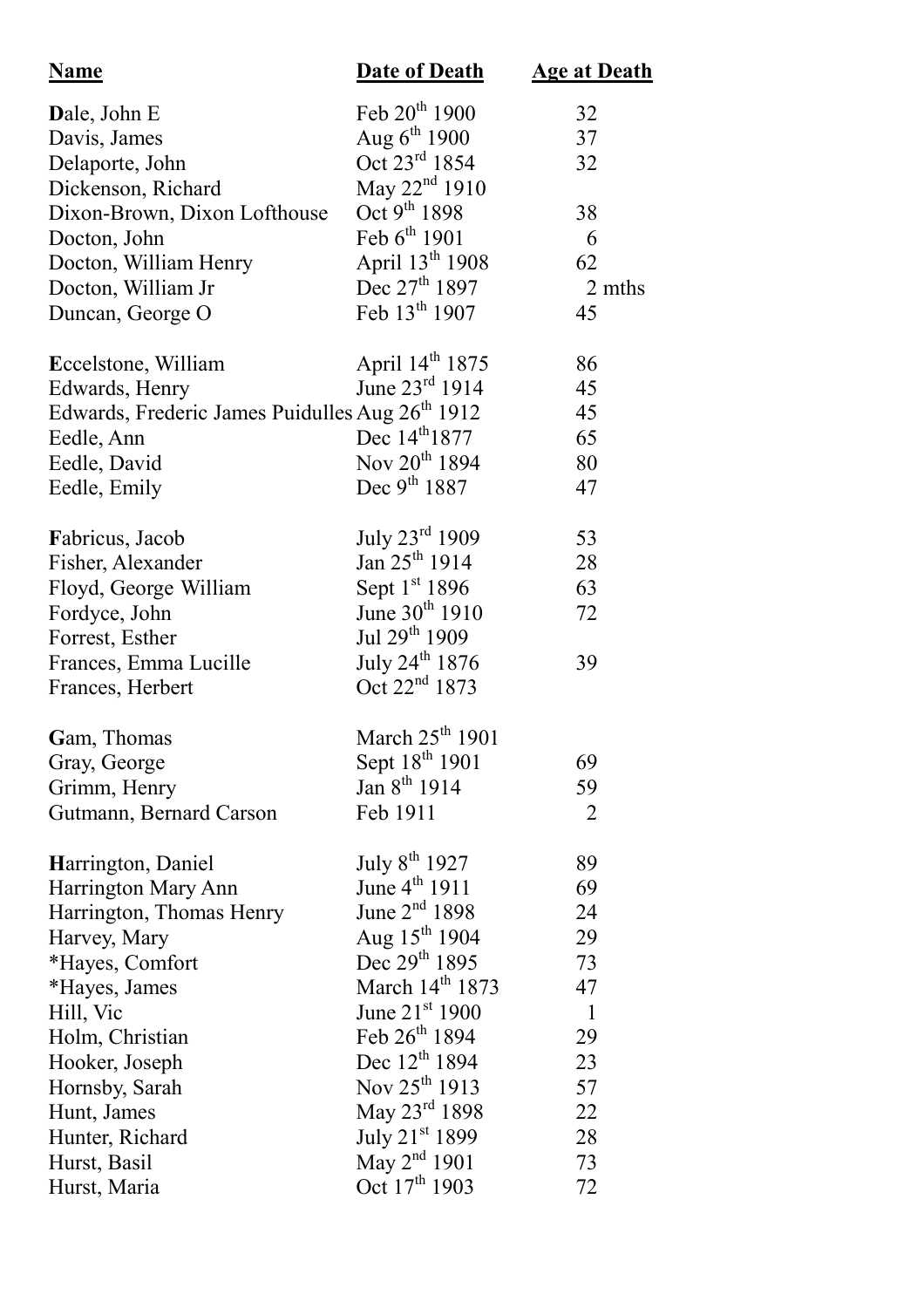| <b>Name</b>                                       | <b>Date of Death</b>        | <b>Age at Death</b> |
|---------------------------------------------------|-----------------------------|---------------------|
| Jackson, Rev Thomas                               | Nov 20 <sup>th</sup> 1910   |                     |
| Jacques, Frederic                                 | Dec $25^{th}$ 1911          | 48                  |
| *Jenkin, Elizabeth                                | Mar $5^{th}$ 1877           | 51                  |
| Jenkin, Isabella see Roberts                      |                             |                     |
| Jenkin, William see Roberts                       |                             |                     |
| Johnson, Peter                                    | May $26^{th}$ 1911          | 41                  |
| Jones, Richard Thomas                             | Oct 31st 1903               |                     |
| Jones, William Janes                              | Dec $27^{\text{th}}$ 1906   |                     |
| Jsell see Sell                                    |                             |                     |
| Julian, Theodora                                  | Nov 11 <sup>th</sup> 1900   | 33                  |
| Kain, Richard see Cain                            |                             |                     |
| Knight, William Henry                             | May 20 <sup>th</sup> 1898   | 28                  |
| Le Froy, Gerald                                   | Dec 15 <sup>th</sup> 1878   |                     |
| Louden, Thomas                                    | Dec $29^{th}$ 1906          | 65                  |
| Lovegrove, Elinor Maude Catherine April 18th 1915 |                             |                     |
|                                                   |                             |                     |
| Macowan, Laura Elizabeth                          | May $6^{th}$ 1906           | 32                  |
| Maddren, Edna                                     | July 28 <sup>th</sup> 1906  | 6                   |
| Mainwaring, George Thomas                         | Dec 3rd 1892                | 19                  |
| Mainwaring, Jane                                  | Infancy                     |                     |
| Mainwaring, Thomas                                | Mar 28 <sup>th</sup> 1879   | 40                  |
| Mainwaring, Thomas Jr                             | Infancy                     |                     |
| Martin, Ann Jane                                  | Nov $6^{th}$ 1909           | 84                  |
| Martin, Ebeneezer                                 | June $4^{th}$ 1910          | 77                  |
| Maslin, Sarah Chriistianna                        | Feb $15^{th}$ 1899          | 70                  |
| Maslin, Thomas                                    | Mar 18 <sup>th</sup> 1901   | 84                  |
| Maxwell, Frederic P                               | Apr $27^{\text{th}}$ 1910   | 16                  |
| Maxwell, Robert W                                 | June 24 <sup>th</sup> 1905  | 5 days              |
| McDowell, Margaret                                | Apr $9^{th}$ 1904           |                     |
| Monkhouse, John                                   | Mar $17^{th}$ 1903          | 76                  |
| Moore, James                                      | Sept 29th 1906              | 76                  |
| Moore, Maria                                      | July $2nd$ 1909             | 75                  |
| Mowday, Ernest                                    | May 19th 1906               | 11 mths             |
| Muldoon, Minnie                                   | July $26^{th}$ 1906         | 44                  |
| Nillsson, Bessie                                  | May 28 <sup>th</sup> 1906   | 36                  |
| North, Henry Walter                               | Jan 15 <sup>th</sup> 1913   | 43                  |
|                                                   | June $9^{th}$ 1896          | 2 mths              |
| Okely, Joseph Richard                             | Mar $1st 1894$              | 31                  |
| Olsen, Neil Christian                             | April $23^{\text{rd}}$ 1899 | 36                  |
| Ommehan, Emma                                     |                             |                     |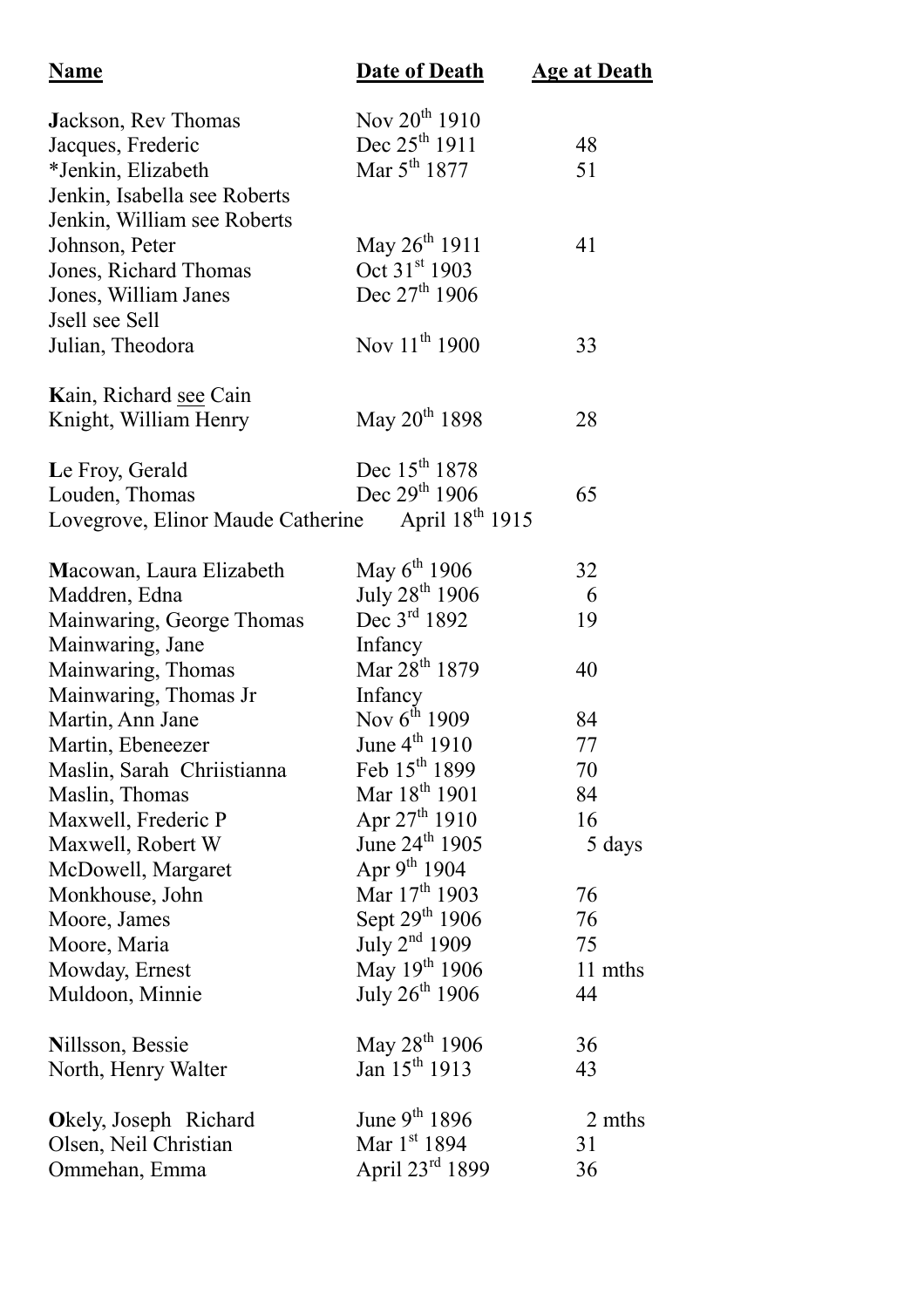| <b>Name</b>               | <b>Date of Death</b>       | <u>Age at Death</u> |
|---------------------------|----------------------------|---------------------|
| Padbury, Edwin            | Jan $2^{nd}$ 1876          | 65                  |
| Padbury, Mark             | Sept 5 <sup>th</sup> 1886  | 64                  |
| Parsons, Harry            | Mar $2^{nd}$ 1914          | 53                  |
| Parsons, Janet            | Nov $5^{th}$ 1915          | 36                  |
| Partington, Hazel Violet  | Jan $6^{th}$ 1914          | 6                   |
| Plewright, James Godfrey  | Feb 11 <sup>th</sup> 1899  | $\overline{2}$      |
| Powell, Graeme            | Nov $6^{th}$ 1906          |                     |
| Powell, Nancy Meg         | May $28^{th}$ 1911         | 6 mths              |
| Properjohn, Charles       | Dec $15^{th}$ 1911         | 84                  |
| Puidulles, Frederic James | Aug $26^{th}$ 1912         | 45                  |
| Rackley, James            | June $21^{st}$ 1912        | 83                  |
| Richardson, Josiah        | Nov $9^{th}$ 1911          | 27                  |
| Roberts, Annie            | Jan $2^{nd}$ 1911          | 66                  |
| Roberts, Elizabeth        | March 1877                 | 51                  |
| Roberts, Isabella Jenkin  | Aug 9 1875                 | 76                  |
| Roberts, Mary Ann         | Sept 11 <sup>th</sup> 1913 | 65                  |
| Roberts, Thomas           | Oct $29^{th}$ 1907         | 70                  |
| Roberts, William Jenkin   | April $26^{th}$ 1884       | 88                  |
| Rodwell, William          | Nov $7^{th}$ 1882          | 58                  |
| Rose, Emma                | Aug $24^{\text{th}}$ 1890  | 67                  |
| Sampson, John             | Nov $19^{th}$ 1904         | 91                  |
| Sampson, W.W              | Aug $25^{th}$ 1867         | 47                  |
| Scott, Arthur A           | Mar $22^{nd}$ 1914         | 49                  |
| Scott, Catherine          | Jan 18 <sup>th</sup> 1923  | 90                  |
| Scott, John               | Feb $11^{th}$ 1880         | 59                  |
| Scott, John Jnr           | Feb 11 <sup>th</sup> 1881  | 59                  |
| Sell, Benjamin J          | May 31 <sup>st</sup> 1897  | 28                  |
| Sinclair, CR              | May 14 <sup>th</sup> 1891  | 1 mth               |
| Sinclair, John            | Sept $6^{th}$ 1916         | 83                  |
| Sinclair, Julia           | May $3^{\text{rd}}$ 1909   | 63                  |
| Smith, James              | Feb $10^{th}$ 1910         | 56                  |
| Smyth, Oliver John Little | Nov $26^{th}$ 1910         | 29                  |
| Spencer, Ena Margery      | Jan $6^{th}$ 1901          | 11 mths             |
| Spencer, Margaret         | Dec 31 <sup>st</sup> 1893  | 94                  |
| Spencer, Mary Ann         | Jan 9 <sup>th</sup> 1919   | 74                  |
| Spencer, Thomas Edwin     | June 18 <sup>th</sup> 1904 | 61                  |
| Spencer, Thomas Henry     | Feb $3^{rd}$ 1969          | 73                  |
| Stapleton, Edward         | Jan $18^{th}$ 1896         | 6 mths              |
| Steere, Ellen             | Mar $27th 1901$            | 38                  |
| Steere, Edward Cecil      | Aug $23^{\text{rd}} 1904$  | 23                  |
| Steere, Walter Leonard    | Nov 30 <sup>th</sup> 1912  | 26                  |
| Symmons, Charles A.T      | Oct 18 <sup>th</sup> 1887  | 83                  |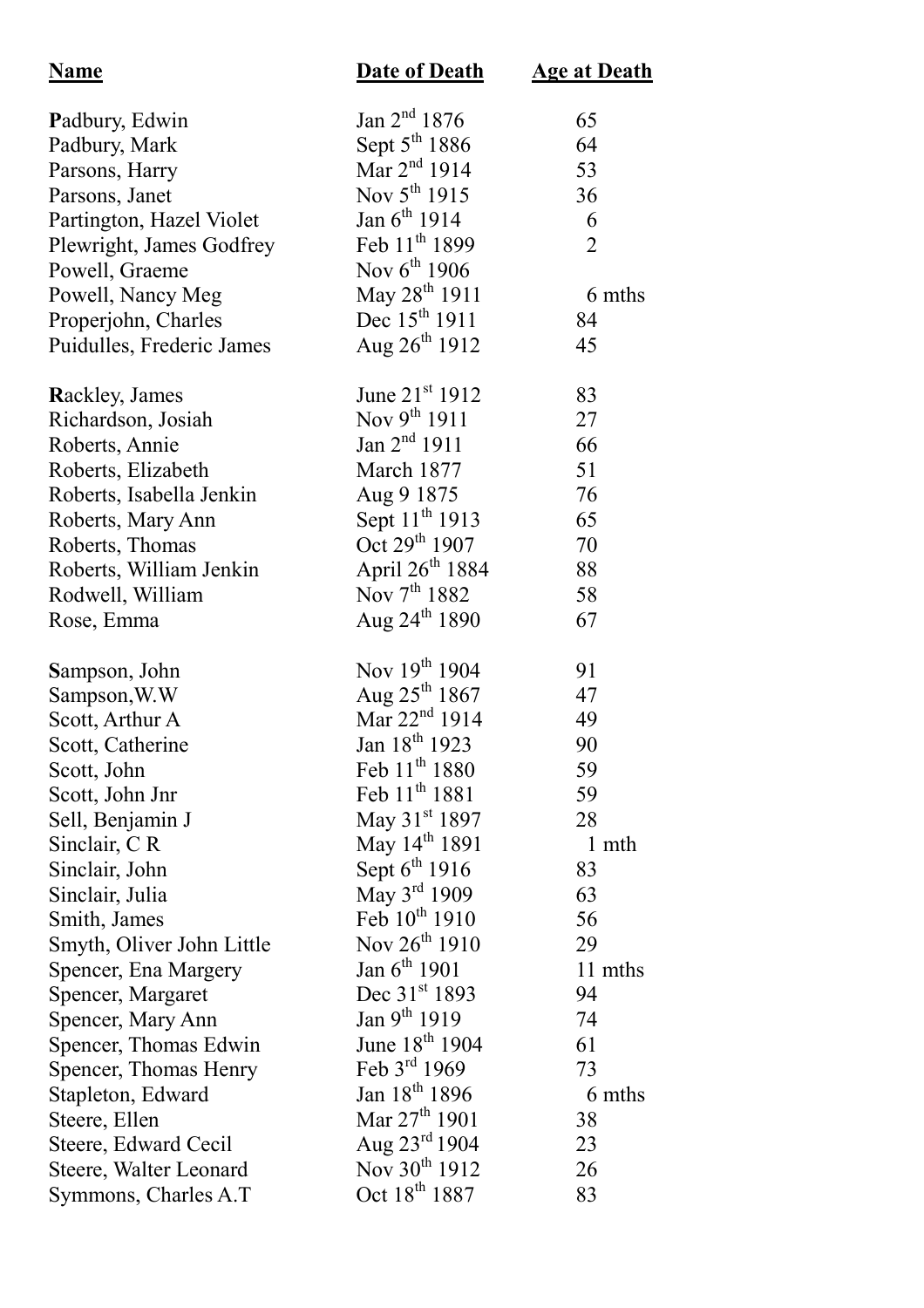| <b>Name</b>                      | <b>Date of Death</b>        | <b>Age at Death</b> |
|----------------------------------|-----------------------------|---------------------|
| Taylor, Joseph                   | April 28 <sup>th</sup> 1899 | 62                  |
| Taylor, Ralph                    | June $19^{th}$ 1901         | 62                  |
| Thompson, John R                 | June 28 <sup>th</sup> 1903  | 24                  |
| Thomson, Alice Yelverton         | May 11 <sup>th</sup> 1905   | $\overline{2}$      |
| Thomson, Emma Lucille Frances    | Jul 24 <sup>th</sup> 1876   | 39                  |
| Thomson, Herbert                 | Oct $22^{nd}$ 1873          |                     |
| Thomson, James Guy               | Nov 10 <sup>th</sup> 1890   | 58                  |
| Trigwell, Agnes Ann              | June $5th 1898$             | 76                  |
| Trigwell, Elizabeth              | Feb $24^{th}$ 1872          | 22                  |
| Trigwell, Henry                  | July 20 <sup>th</sup> 1890  | 75                  |
| Tuxford, John James              | June 14 <sup>th</sup> 1900  | 35                  |
| Tuxford, Ronald                  | June 24 <sup>th</sup> 1894  | 4 mths              |
| Tuxford, Stuart                  | June 18 <sup>th</sup> 1897  | 15 mths             |
| Tyrrell, Charlotte               | Feb $28^{th}$ 1896          | 29                  |
| Venn, Harry Whittal              | Mar 8 <sup>th</sup> 1908    | 63                  |
| Walsh, Daisy A                   | Feb $11^{th}$ 1915          | 35                  |
| Walter, Henry                    | Jan $15^{th}$ 1913          | 43                  |
| Warton, Winifred Mary Amethyst   | Feb $9^{th}$ 1912           | $\mathbf{1}$        |
| Watterson, Bert                  | June $4^{th}$ 1912          | 9 weeks             |
| Watterson, Jacky                 | June $23^{rd}$ 1911         | 9                   |
| Wellard, Ann                     | Dec $20^{th}$ 1890          |                     |
| Wellard, Christine               | Feb 1st 1895                | $\overline{2}$      |
| Whitelaw, J C Simpson            | Oct $30^{th}$ 1900          | 57                  |
| Whittal, Harry see Venn          |                             |                     |
| Williams, Arthur                 | July 9th $1904$             | 24                  |
| Wisbey, Charles                  | Sept $5^{\text{th}}$ 1894   | 61                  |
| Wisbey, Ellen                    | Mar 22 <sup>nd</sup> 1891   | 57                  |
| Wisbey, Mary Ann                 | Feb $3rd 1884$              | 20                  |
| Withers, Esther                  | Nov $7^{th}$ 1896           | 40                  |
| Withers, Comfort Esther          | Died in infancy             |                     |
| Withers, Cora Matilda            | Died in Infancy             |                     |
| Withers, Ronald                  | April 28 <sup>th</sup> 1902 | $\overline{2}$      |
| Witton, Joseph Benjamin          | May 10 <sup>th</sup> 1910   | 68                  |
| <b>Yelverton</b> , Alice         | May 11 <sup>th</sup> 1905   | $\overline{2}$      |
| Nameless Headstone<br><b>AYT</b> | July $7^{th}$ 1897          | 33                  |
| MERT                             |                             |                     |
| T A<br>GT                        | 1873                        |                     |

Harry Smith of S S Redbridge has a headstone erected by the public of Bunbury in recognition of his bravery at the Messina earthquake.